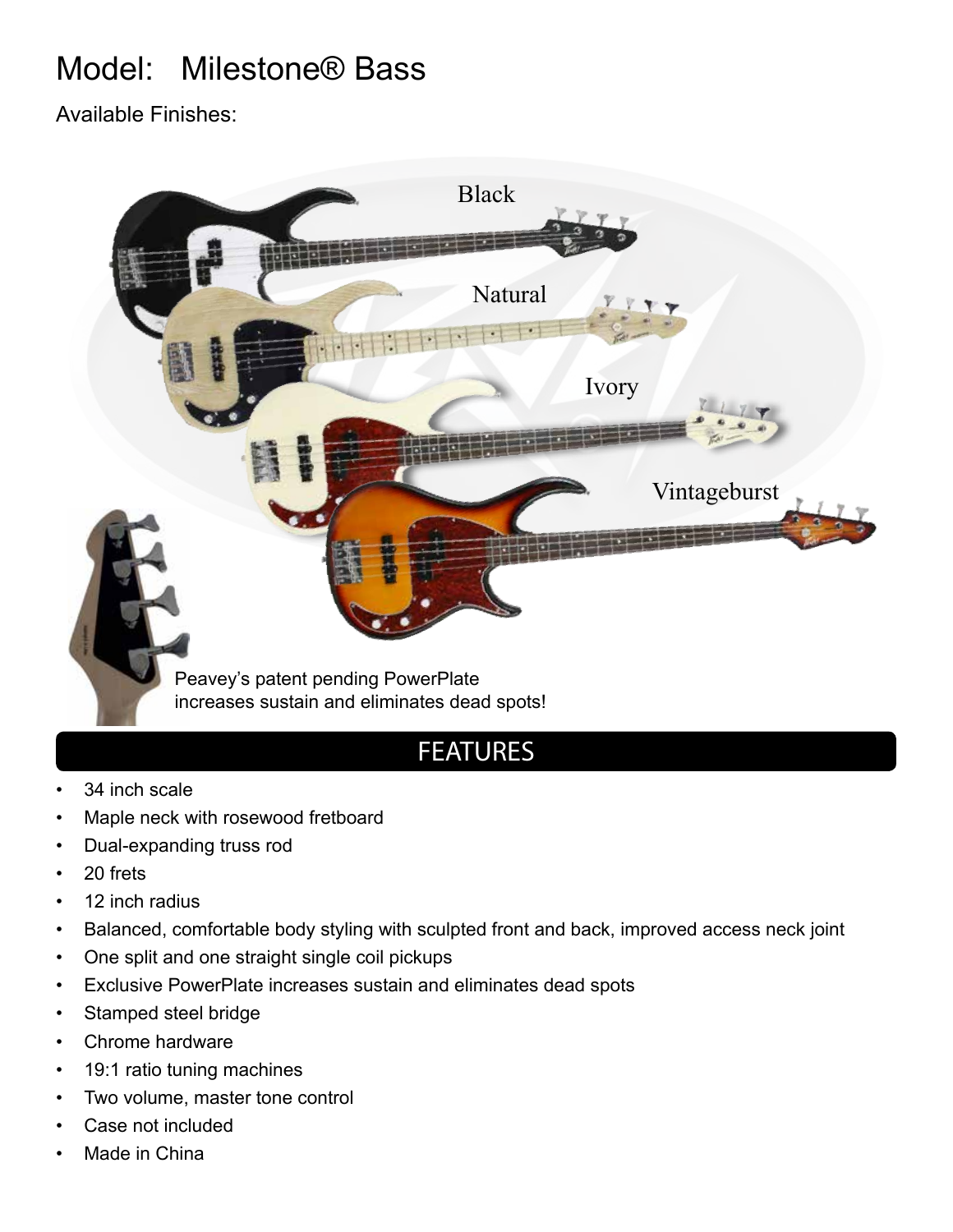# **SPECIFICATIONS**

Neck Material: Maple

Neck Type: Bolt on

Hardware Color: Chrome

- Body Wood: Basswood
- Fingerboard: Rosewood

Inlays: Acrylic Dots

Frets: 20-frets 2.7mm wide x 1.1mm tall, nickel silver

Bridge: Stamped Steel

Neck Pickup: Ceramic loaded single coil

Bridge Pickup: Ceramic loaded single coil

# NECK DIMENSIONS

Scale/Length: 34", 20 frets

- a. Width at Nut: 1.5" (38.1mm)
- b. Width at Last Fret: 2.5" (63.5 mm)
- c. Thickness at 1st Fret: .825" (20.96mm)
- d. Thickness at 12th Fret: .903" (22.94mm)

Radius: 12"